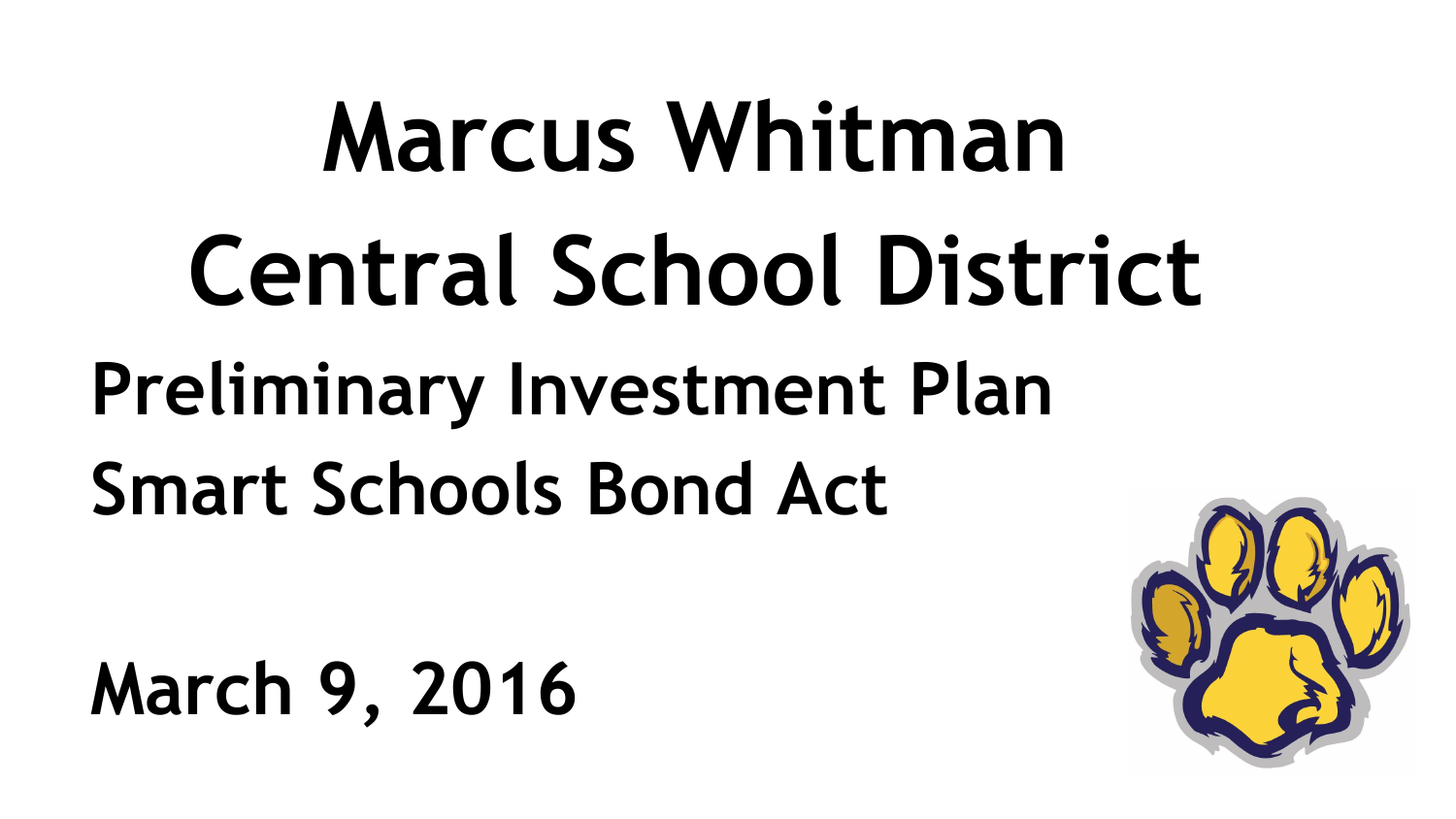## **Background**

November 2014 voter approved state funding

June 2015 District Smart Bond stakeholder committee formed to review requirements and District needs

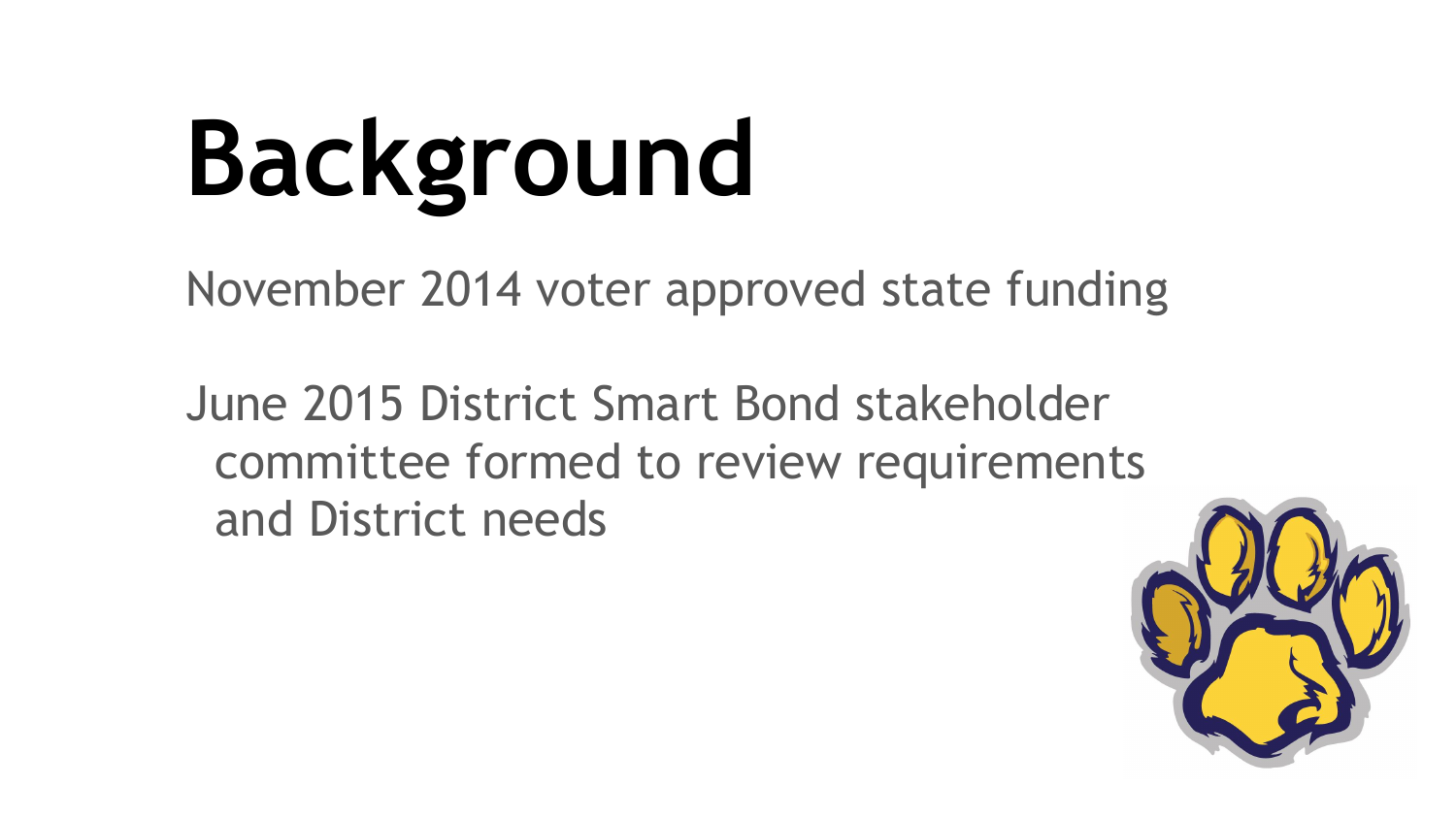#### **Process**

BOE approves Preliminary Plan Preliminary Plan Posted for 30 Days Public hearing on Plan BOE approves Final Plan Plan Submitted to NYS for Approval District Purchases Approved Items NYS Reimburses the District

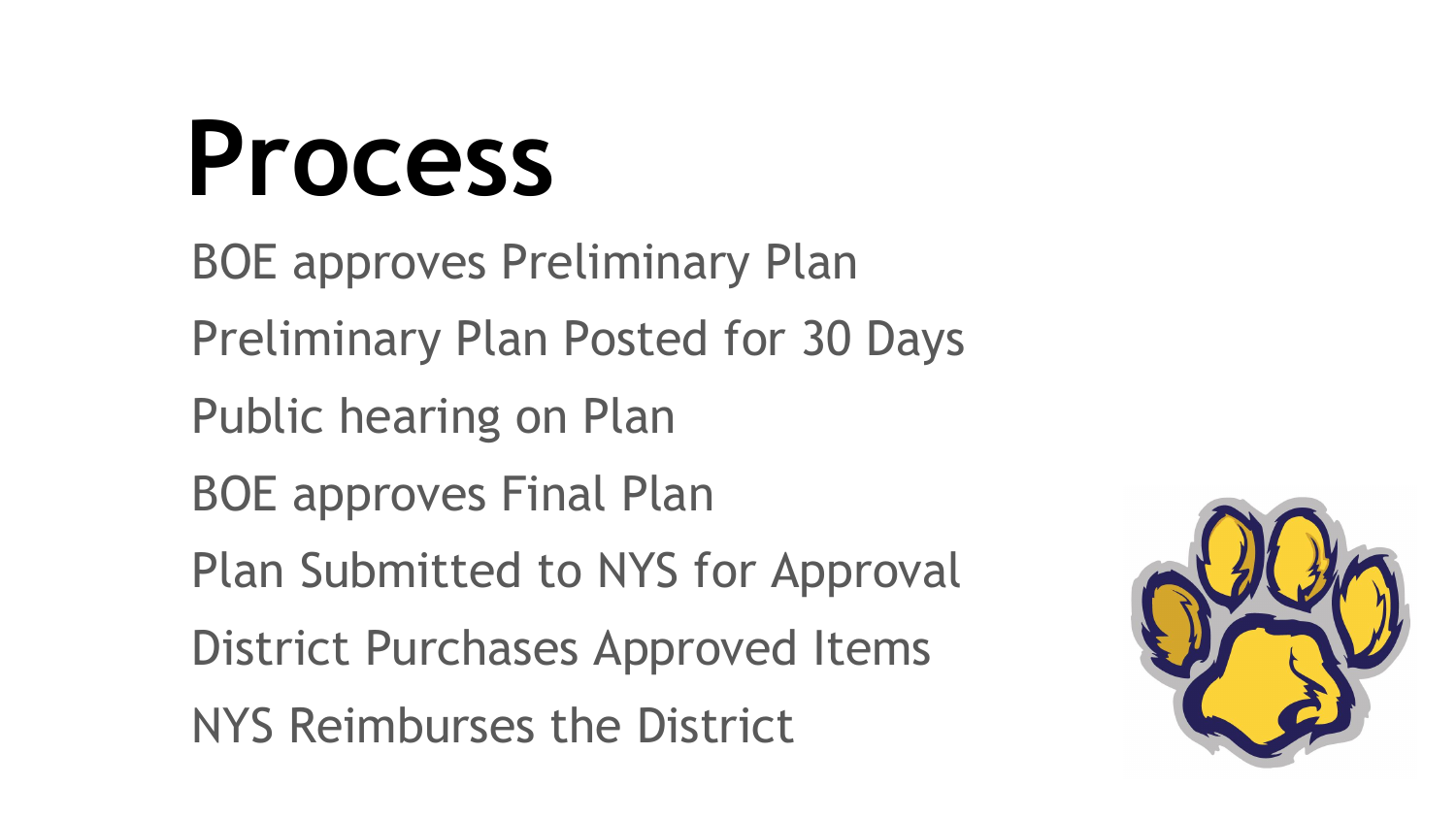# **Allowable Categories**

- ❖ Pre-K facilities Construct, enhance and modernize educational facilities for Pre-K Programs. Replace transportable classroom units.
- ❖ High-speed broadband/wireless internet and learning technology - Install high-speed wireless Internet connectivity for schools and communities. Acquire learning technology equipment or facilities. Hardware only: servers, tablets, laptops, desktops, whiteboards
- ❖ Security enhancements -Install high-tech security features in school buildings and campuses.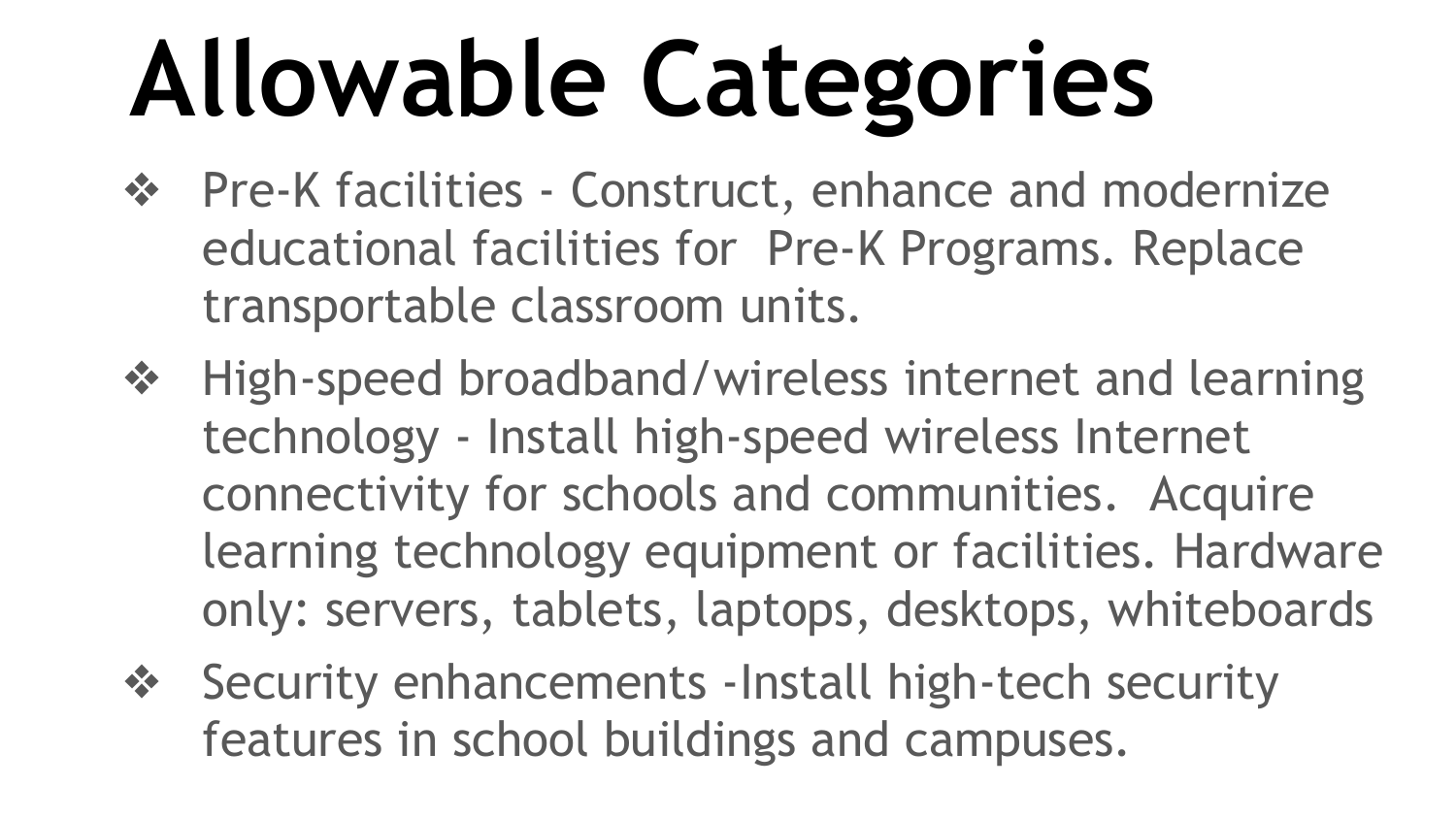## **Considerations**

Thinking long term - 5 years

Is the technology sustainable?

General budget implications for professional development, support personnel and associated peripherals

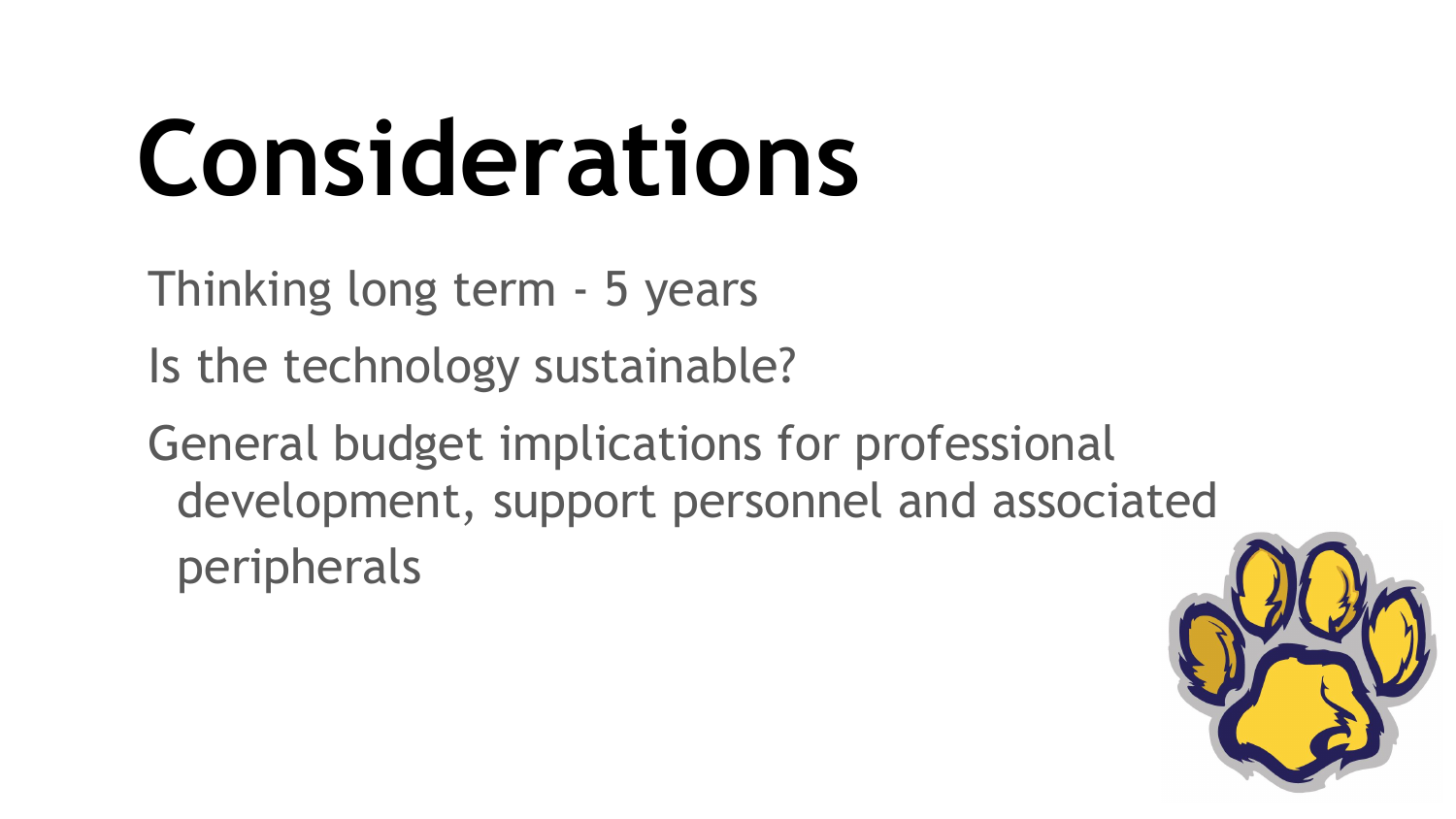#### **Priorities**

Infrastructure

Continue curriculum writing and provide professional development before purchasing devices

Building security

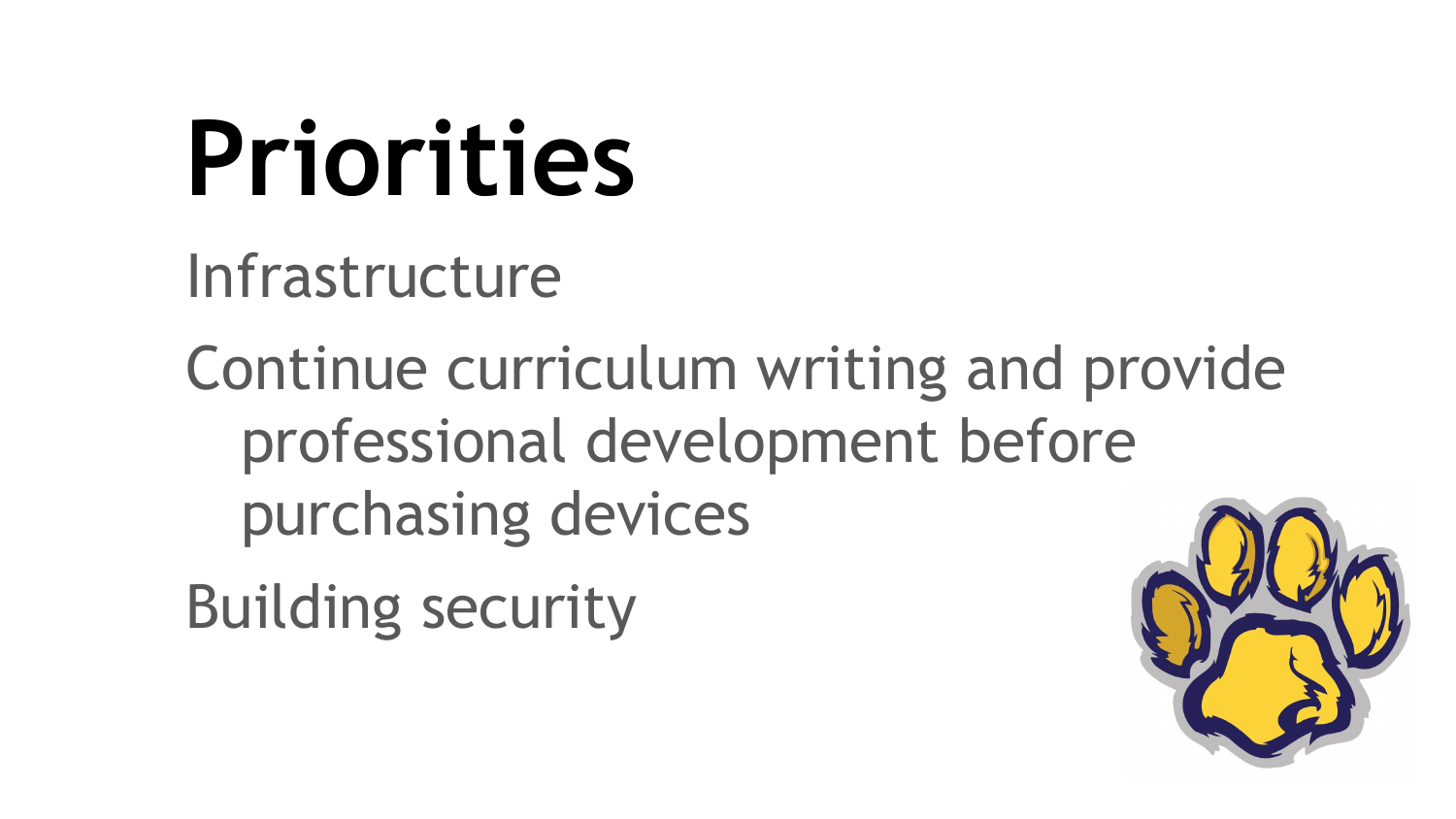# **Marcus Whitman's Preliminary Plan**

\*Update infrastructure (cabling & wifi) using eRate and general funds 16-17

Smart Bond spending first application:

- -200 student devices \$78,000 School Connectivity Category
- Door entryway security \$55,000 High Tech Security Category

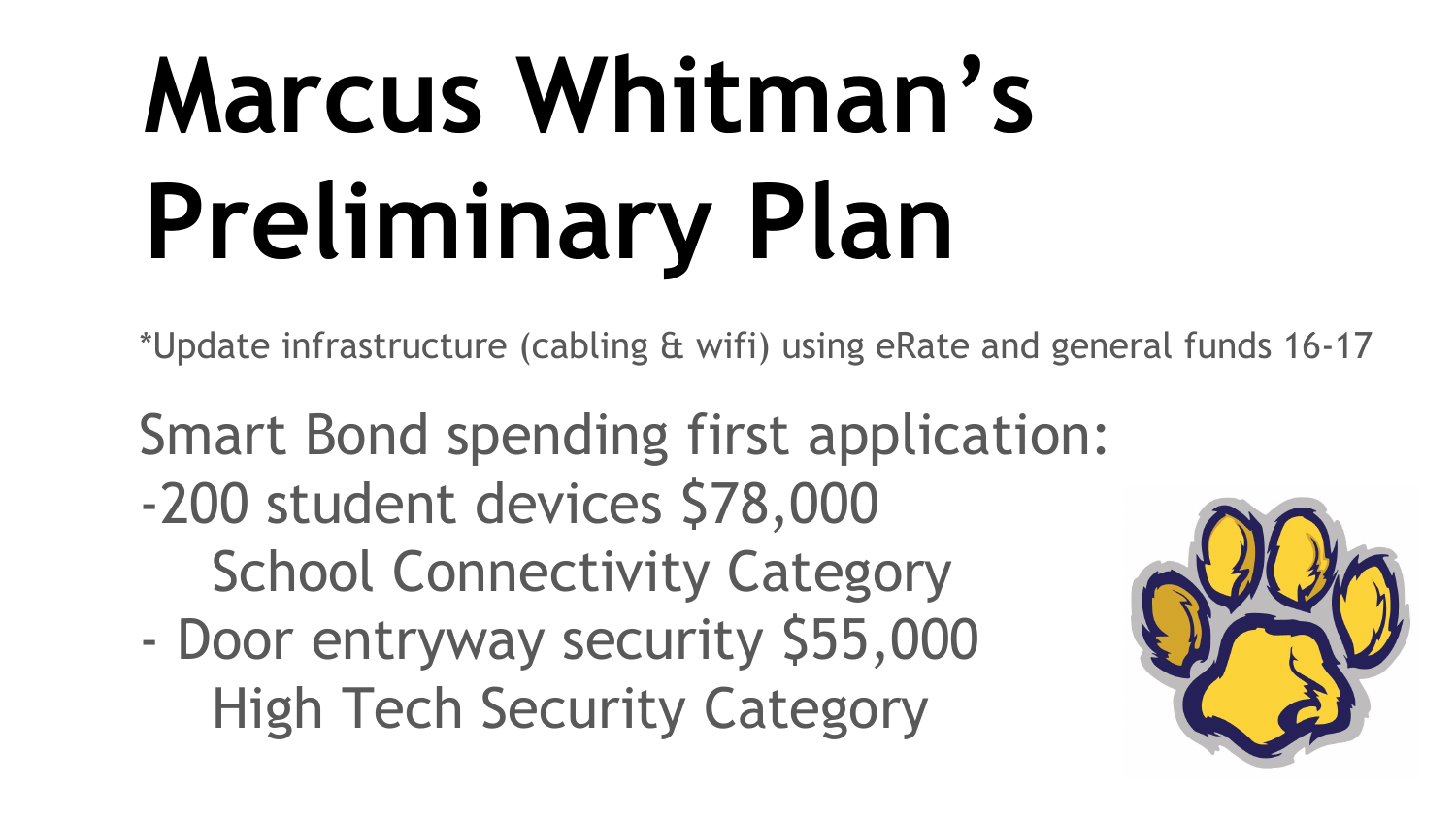# **Long Term Funding Plan**

Replacement/updates to classroom projection & listening systems

- Chromebooks & tablets for student use
- Science digital probeware
- Assistive technology
- Security camera enhancements
- Radio communication enhancements
- PreK classroom renovations